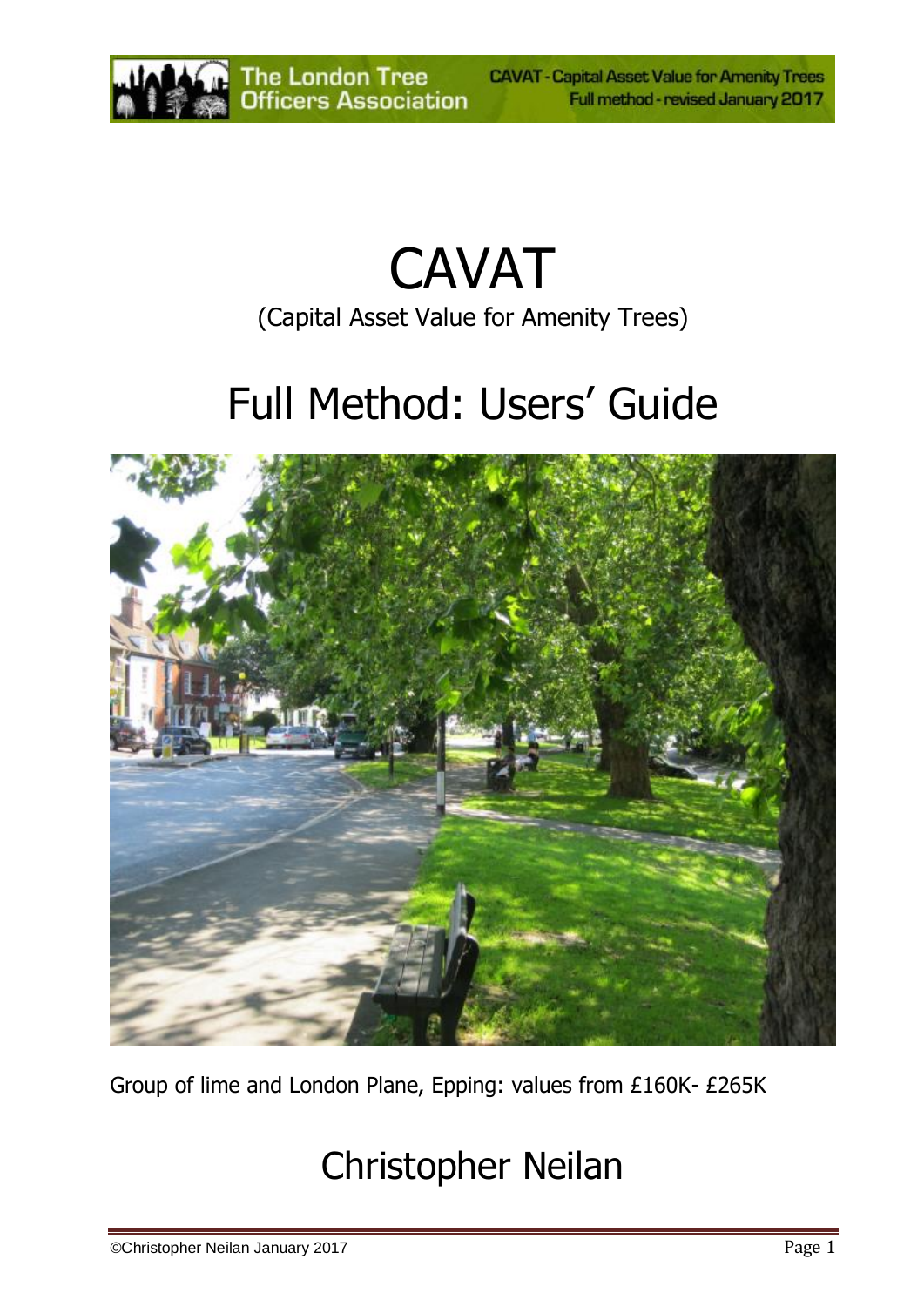This guide has essential information for all users of the CAVAT Full method. It is freely provided. However please be aware that CAVAT is an expert tool; all potential users are advised to ensure that they are properly trained.

Contents:

- Page 3: General introduction The two methods
- Page 4: The Full method **Introduction** General instructions **Purposes** Variables
- Page 6: Step by Step
- Page 7: Notes

CAVAT, Lifetime Benefit and the Trunk Formula Method Basic Value The Unit Value Factor Community Tree Index **Functionality** Amenity and Appropriateness Life Expectancy Adjustment

Page 13: Tables

Page 14: Acknowledgements and biographical note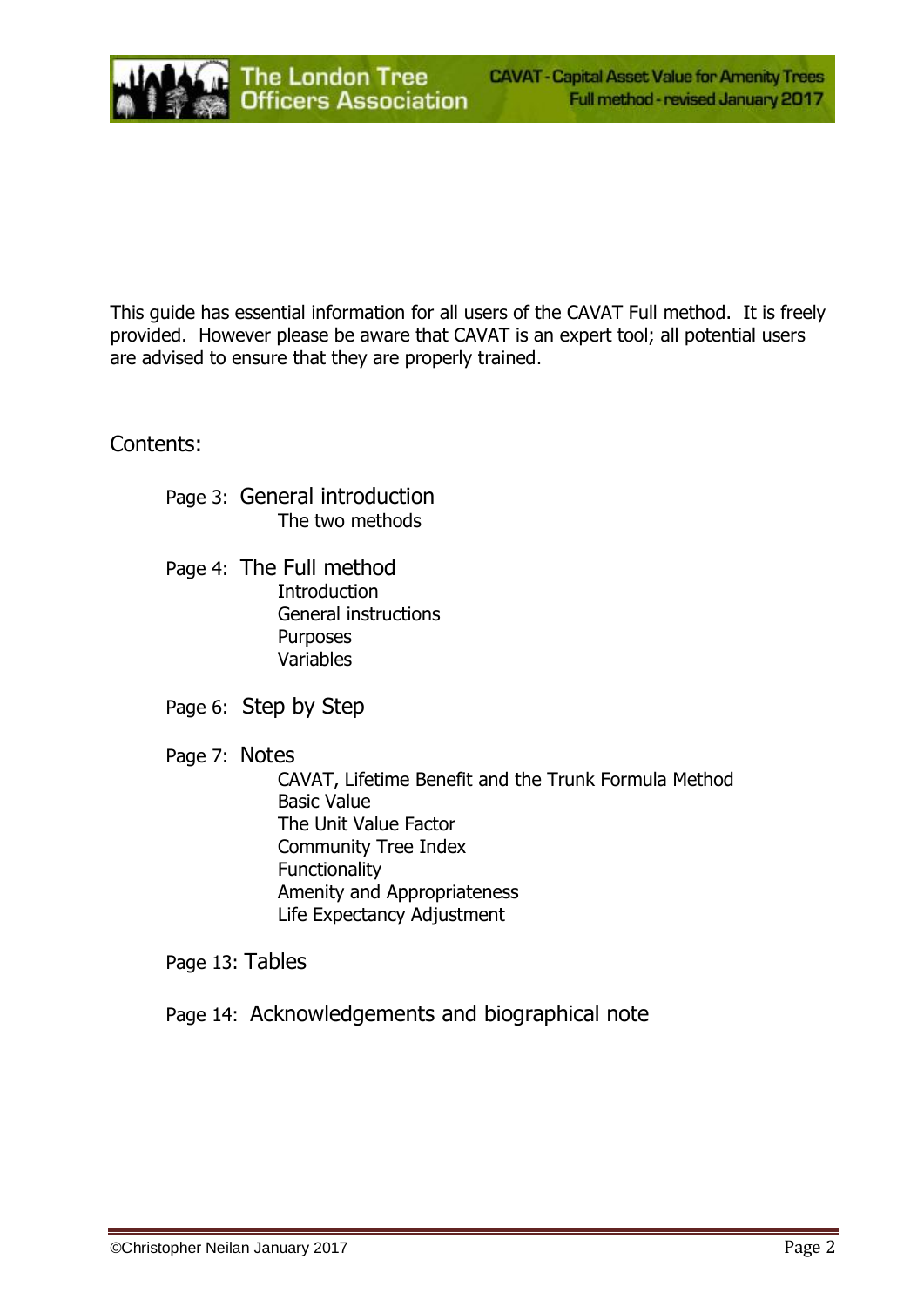

# **General Introduction**

CAVAT (Capital Asset Value for Amenity Trees) provides a basis for managing trees in the UK as public assets rather than liabilities. It is designed not only to be a strategic tool and aid to decision-making in relation to the tree stock as a whole, but also to be applicable to individual cases, where the value of a single tree needs to be expressed in monetary terms.

It is intended particularly for councils and other Public Authorities and primarily for publicly owned trees. However, it may be used by other public bodies, including the courts, and by private institutions and individuals. It complements other tools of arboricultural analysis, such as single tree hazard assessment systems. So far as possible it draws upon objective evidence and published data, but it also relies on expert arboricultural knowledge and in some cases assessments that are specific to CAVAT. It should therefore only be used by arboriculturists who have received relevant training, and who have the relevant skills and experience.

The Town and Country Planning Act 1990 (sections 198 & 199) establishes that trees have value as a public amenity and that local planning authorities have a duty to act to protect trees in the public interest. The legislation itself does not specify how their amenity is to be assessed, leaving it open for the value of trees to be expressed in the most appropriate way for the intended purpose, and not necessarily in monetary terms. Because CAVAT is specifically designed as an asset management tool for trees that are publicly owned, or of public importance, it expresses value in monetary terms, and in a way that is directly related to the quantum of public benefits that each particular tree provides. Applied to the tree stock as a whole it enables it to be managed as if it were a financial asset of the community. Applied to single trees it both values the subject tree and allows a comparison to be made with the value of other public trees. CAVAT complements other forms of assessment of trees' amenity.

CAVAT takes the replacement value approach, extrapolating from known planting costs and adjusting for a short series of relevant factors. Spreadsheets are freely available to assist practitioners. The assessment has been refined to allow the final value to reflect realistically the contribution of the tree to public welfare through tangible and intangible benefits. (See note 1).

#### **The Two Methods**

CAVAT is based upon an expert inspection and assessment of individual trees. It may be integrated with a wider survey of the tree stock of a particular area, or used for specific cases. There are two versions of the CAVAT method, called the Full and Quick methods accordingly. Both share a common structure. The basic value is calculated from the measurement of stem diameter, giving a cross-sectional area which is multiplied by the current Unit Value Factor. (See notes 2 & 3). The location, size and life expectancy are then taken into account, but with variations. Essentially the Quick Method has been simplified to meet the desirability for speed in the assessment of large numbers of trees, and for clarity of results.

The Quick Method is intended specifically as a strategic tool for management of the stock as a whole, as if it were a financial asset of the community. The Guide to the Quick Method is published separately.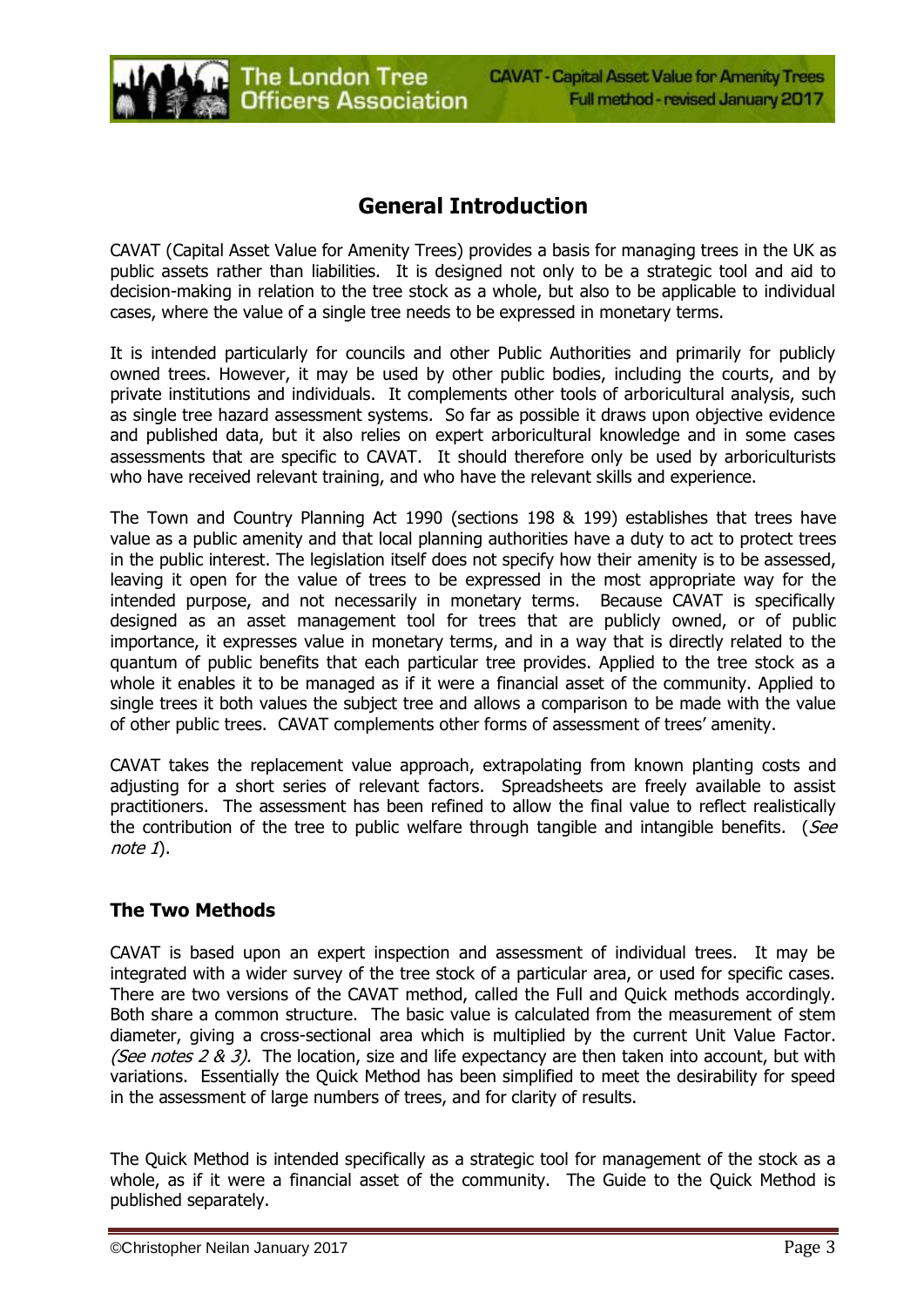The Full Method is recommended for use in cases concerning individual trees or groups, when precision is required and sufficient time is available for a full assessment. It has proved useful in a variety of situations, including for calculation of compensation where trees have been destroyed or damaged, or for the quantum of new planting in planning cases. It is also useful as an aide to management decisions, for example cost benefit analysis of different potential pruning regimes of street trees. In relation to cases involving subsidence, according to the JMP (Joint Mitigation Protocol) the levels of evidence to be submitted in cases involving public trees will be set by reference to a full CAVAT valuation to be undertaken by the Local Authority. CAVAT may also be used to calculate the structural value of the asset, as part of a i-Tree assessment; the Full method should then be used, subject to the assessors' level of competence.

# **The Full Method**

#### **General Introduction**

The Full Method is used in situations when a more detailed and precise assessment of the value of trees as individuals is required. For example, it would be used when reviewing the management options available for an individual tree or a group or avenue.

The Full Method involves a site inspection, and may in occasional cases involve further investigation, including internal decay detection or a climbing inspection. A full record of the inspection must be retained with appropriate evidence, including photographs.

#### **Purposes**

CAVAT is widely used now to establish a replacement value to enable realistic replacement and/ or compensation to be achieved in relation to:

- development control/ management functions,
- management decisions, including for trees subject to TPOs, or in conservation areas,
- assist in legal proceedings, (for example to advise a court as to the value of a tree, either publicly or privately owned, in proceedings following it having been illegally removed or damaged, or in planning enquiries or appeals) and
- management of the tree stock, to allow agreement as to adequate funding of replacement planting.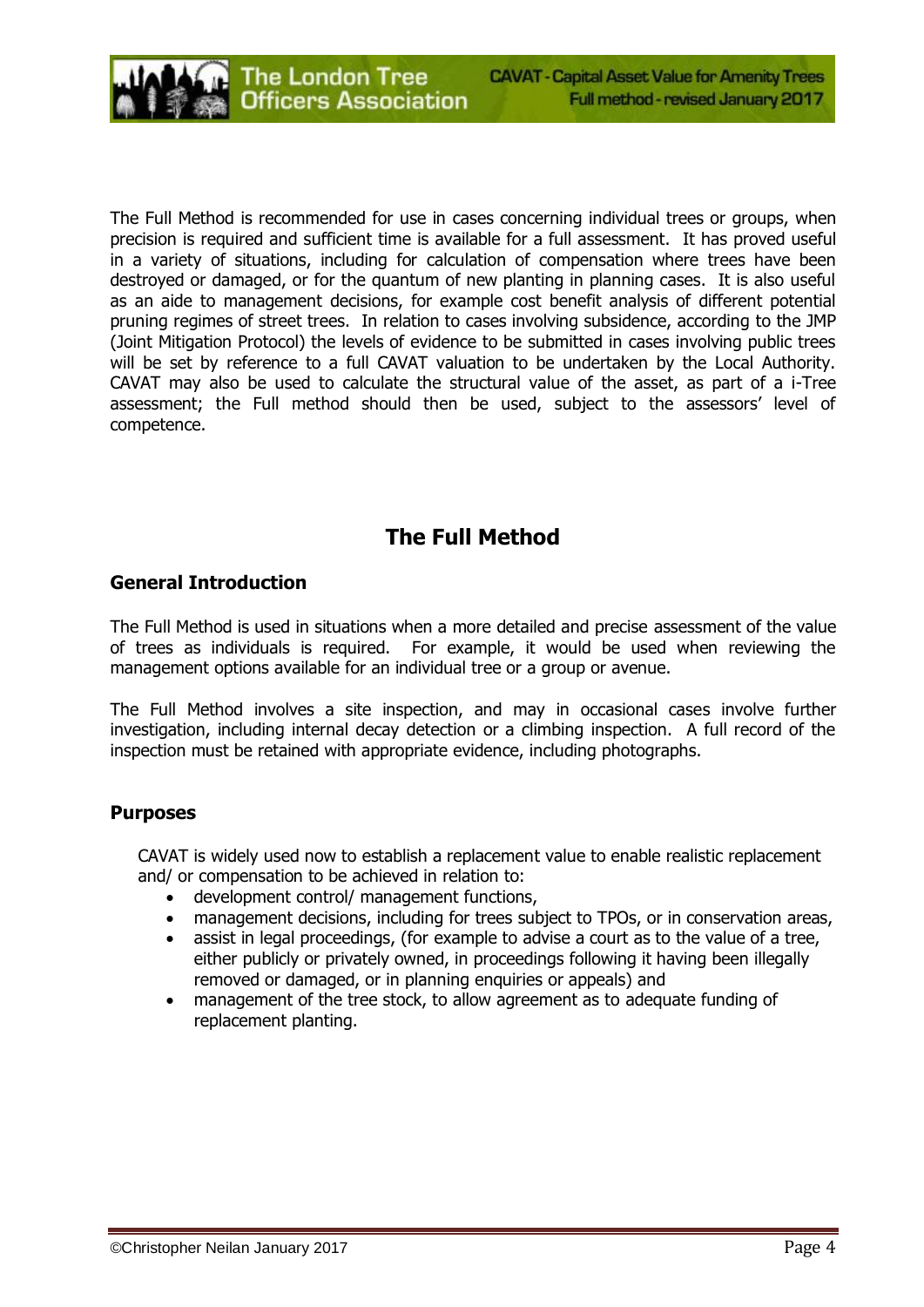

#### **General Instructions**

Although the method is designed to be robust, prospective users need to be aware of certain key principles and the need for training to ensure consistency and accuracy of results.

Steps 1 and 2 in both methods rely on measurement, government data, and the conversion formula, updated annually to take account of inflation, but also the assessment of accessibility which is specific to CAVAT. Step 3, Functionality, relies on expert assessment, also specific to CAVAT. For example, when the health of the tree is assessed the key judgement is not whether it has flaws to the arboricultural expert, but to what extent those flaws detract from its current performance as a public amenity. Where there is no loss of performance no penalty is imposed. Any potential shortening of life expectancy, say as a result of structural weakness, would be considered separately at Step 5.

Steps 4 and 5 apply only to the Full Method. At Step 4 the adjustments for amenity rely on observation, but also plant knowledge; at Step 5 the assessor requires a good understanding of tree health, and the ability to estimate reliably the safe life expectancy of the tree.

Assessors must also be aware that CAVAT does not discount the value of trees generally to account for indirect problems that they may cause, such as the potential to cause structural damage, nor additional costs of management to resolve any such problems. This is because it is designed to give a cost/benefit analysis, and to allow for these costs within the method would lead to a form of double accounting. However, the Full Method does discount value as part of Step 4, Adjusted Value, when it is found that there is an intrinsic problem, that is to say direct harm is being caused by the tree without it being resolved by management.

#### **The Variables**

The Full Method involves five steps, and sets of key variables:

- 1. Basic value/unit value x size;
- 2. CTI value/location, in terms of population and use, and accessibility;
- 3. Functional value/functional status;
- 4. Adjusted value/amenity factors, both positive and negative; and
- 5. Full value/life expectancy.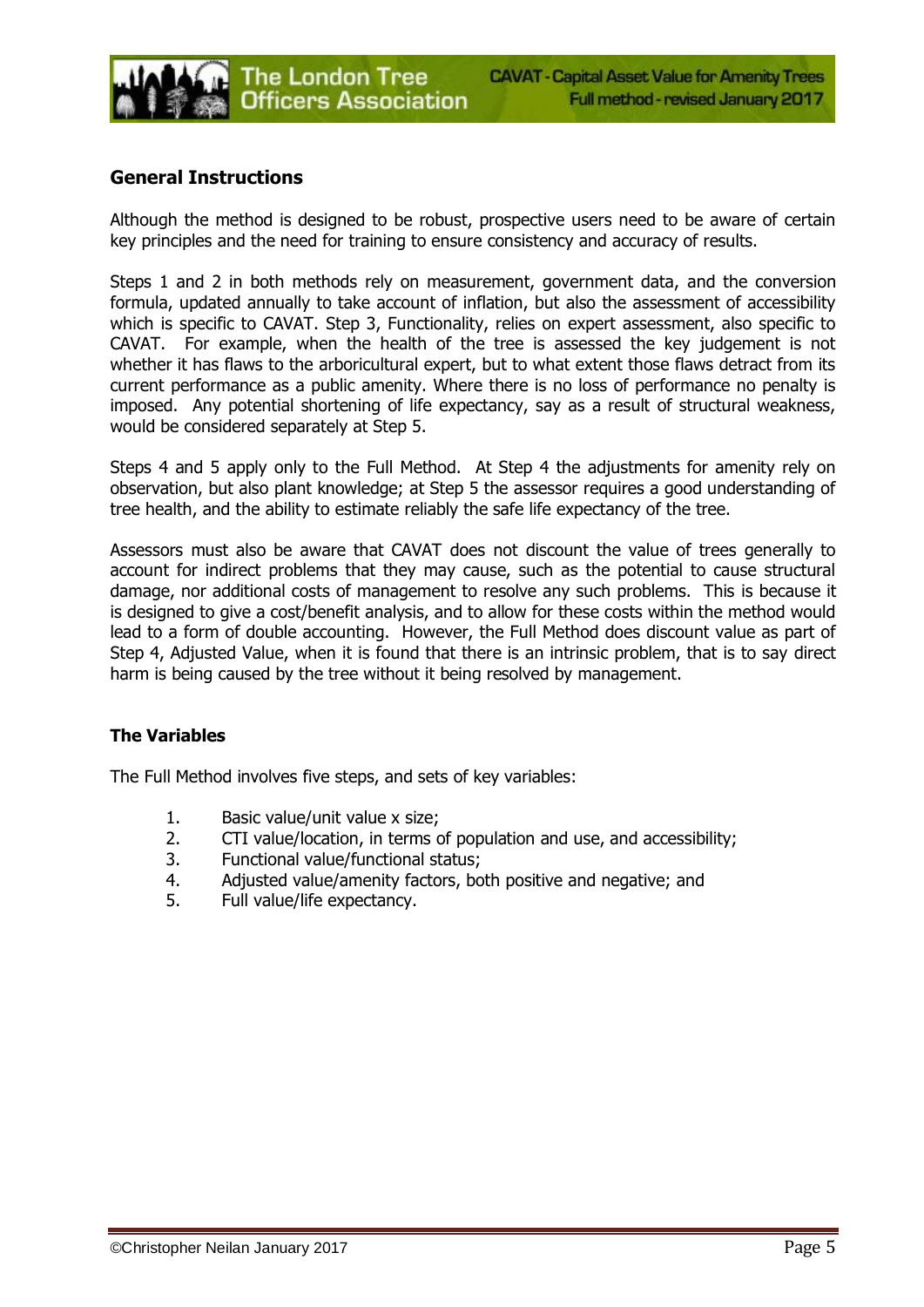# **Step by Step**

#### **Step 1: Basic Value**

The basic value is calculated using trunk area as key measure of size. The trunk area is calculated by using the measured trunk diameter, converted to give the cross sectional stem area. (See notes 2 and 3). The current unit value factor allows the basic value to be calculated

A spreadsheet, updated annually in May, is available separately to make the calculations.

### **Step 2: Community Tree Index (CTI) Value**

There are two operations in Step 2. Firstly, the basic value is adjusted to take account of the population density using the Community Tree Index (CTI) factor (see note 4, and Table A). Then the modified basic value is discounted by up to 60%, according to how accessible the tree is in the particular location.

Operation 1.

The CTI index gives the basic adjustment for the Local Authority. The effective CTI value factor is that given in the final column of the table. In some instances, however, the area may not be typical of the Local Authority's overall area. In that case the ward figure, also available form the ONS website, may be used, with the CTI index factor values as shown in Table A.

Operation 2.

The second operation is to consider the relative accessibility to the public of the tree in its particular location. Most publicly owned trees will be not be discounted in value for a lack of accessibility; however the operation allows CAVAT to be applied to trees on private land, for example to TPO trees, or to trees in more remote public areas. Where a tree does not retain 100% of its value it may be discounted by up to 60%.

Taken together, these 2 operations give the CTI value.

#### **Step 3: Functional Value**

Functionality is the main assessment in the CAVAT Full method. The tree's value is modified to reflect how well it is performing biologically, as against what would be expected of a well-grown and healthy tree of the same species and girth. This is an expert assessment, requiring a good knowledge of species characteristics and potential.

The surveyor must consider crown completeness and functional condition sequentially. These combine to give the overall functional value. Precision is required in the assessment, either maintaining the value at 100% or reducing it proportionately in increments of 10%. Detailed advice is given in note 5.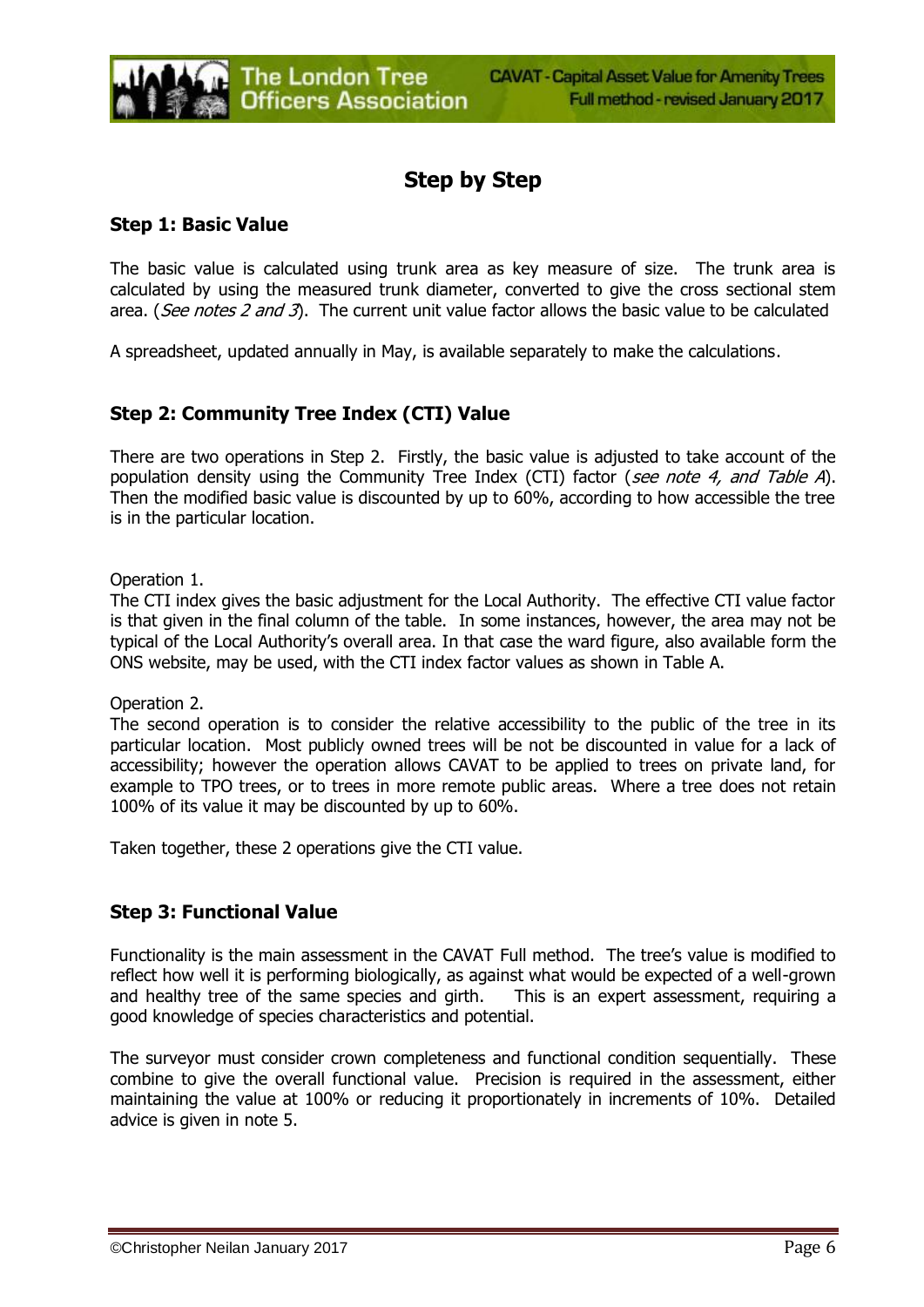

#### **Step 4: Adjusted Value**

The functional value is then adjusted to take into account the surveyor's assessment of the positive and negative impacts arising from species characteristics, as expressed in its location. These are combined into a single modification; up to  $+/-$  40% is possible. (*See note 6*).

#### **Step 5: CAVAT Full Value**

Finally, the assessor makes an expert judgement as to its potential life expectancy in its situation, using the Life Expectancy Adjustment bands. (See note 7 and table  $B$ ).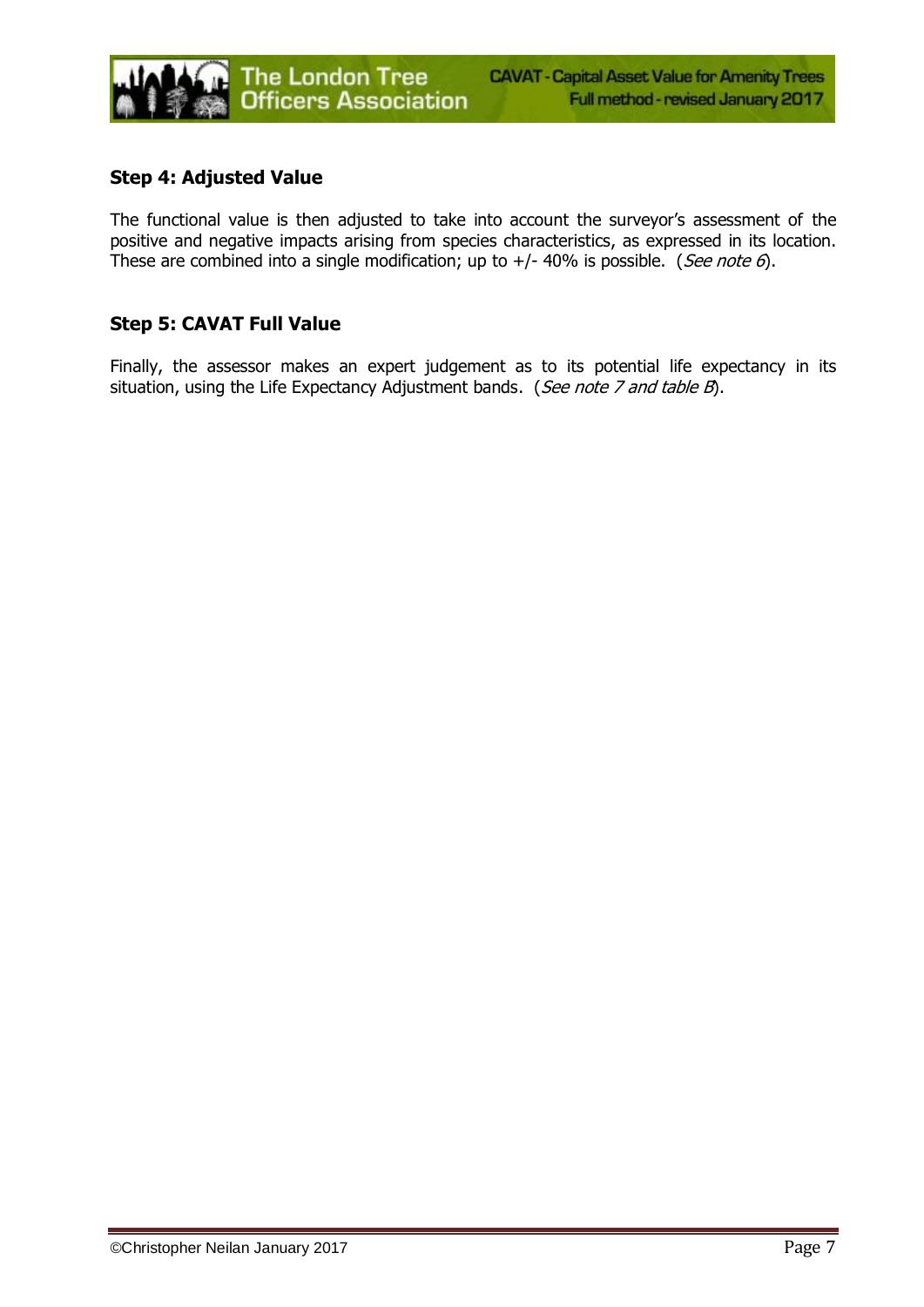# **Notes**

#### **Note 1: CAVAT, Lifetime Benefit and the Trunk Formula Method**

CAVAT follows the depreciated replacement cost (DRC) approach, also used in the Council of Tree and Landscape Appraisers (CTLA) "trunk formula method", an appraisal method widely used in the U.S.A. However the CAVAT methods are designed to express the value of trees as public assets; whereas the stated aim of the CTLA methods is to express the value of the tree as a private asset, whether of a private individual or a public authority.

CAVAT allows the value of a tree to be assessed by extrapolation from the cost of a newly planted standard tree, using the ratio between their respective trunk areas as the critical measurement. The CAVAT value allows for the contributions, positive and negative, of the tree's location, relative contribution to amenity social value and appropriateness, as well as functionality and life expectancy. Essentially, the basic value is modified by a consideration of the impact of those factors that determine the quantum of general amenity benefit. The factors which are essentially related to "wear and tear" on the tree, including a shortened life expectancy, are dealt with in terms of depreciation. On the other hand factors based on variation from an arithmetic mean, (for example the particular benefits that flow from the characteristics of the species in question) allow for a either a potential increase or decrease in value.

Its results are broadly comparable with what research in both the U.K. and the U.S.A. suggests are the tangible lifetime benefits of trees to the community as a whole. The tangible benefits link is reflected both in use of official population statistics to generate the CTI index rating, in the nature of the adjustment for Functionality and also in the scale of the adjustments throughout.

#### **Note 2: Basic Value**

The relevant measurement to calculate the basic value is DBH, from which is derived the cross sectional area of trunk at breast height, using the equation  $A = \pi r^2$ . The procedure is first to measure the trunk radius in centimetres, (generally by converting the circumference to a radius by a "rounded-down" tape, using the formula  $r = c \div 2\pi$ ). The radius is then squared, and multiplied by ⊓ (pi, approx. 3.142). This is subsequently converted into the basic value by multiplying by the current UVF (unit value factor). When using the spreadsheet the basic value is calculated automatically, using the diameter and the UVF. The equation may be expressed:

 $V = n \times$  radius<sup>2</sup> x unit value factor.

Users should ensure that they are using the up to date spreadsheet, with the current UVF. (See note 3).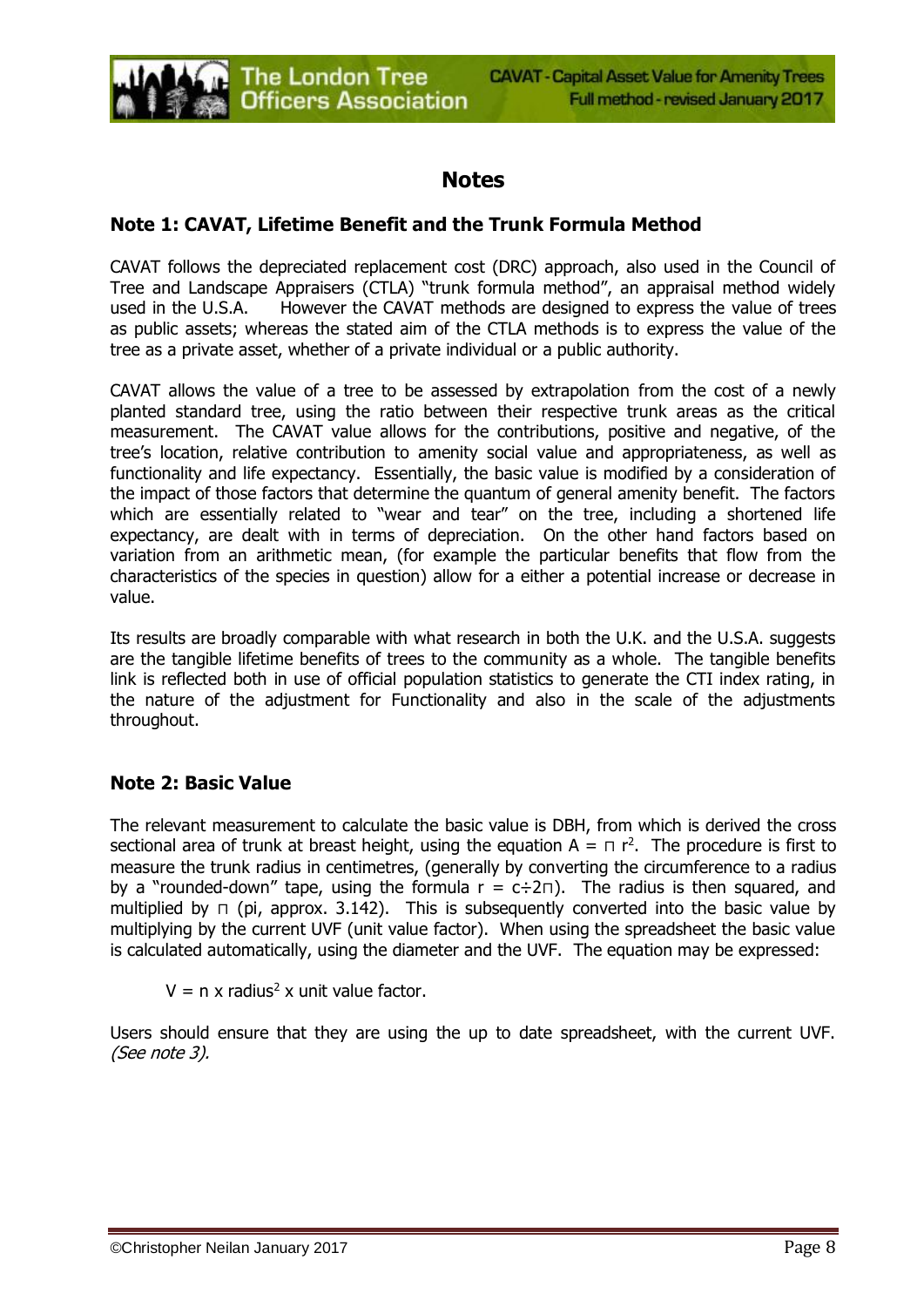

#### **Note 3: The Unit Value Factor (UVF)**

The UVF represents the full cost of a newly planted tree in a given area, divided by its trunk area. It has two components; the nursery gate price, expressed in terms of the cost of each square centimetre of stem, (or unit area cost) and the planting cost (transport, planting, materials, immediate care and management costs, but *not* after-care). The calculation of the unit area cost is from the average cost of a basket of species rather than for each individual species, in order to eliminate differences based only on production factors or variations in demand. The initial specification used in this calculation was 12-14 cm. standard containerised trees, however prior research has subsequently demonstrated that size, as opposed to species or production methods, is not generally a critical factor in unit cost variation.

The current UVF represents the average cost per square centimetre of stem area of the ten most commonly planted species, containerised, at trade prices, and from equivalent and competitively prices nurseries including immediate planting costs. The best estimate of the planting cost factor has been found to be 150%, based on consultation with tree officers and within the wider landscape industry.

By applying the Community Tree Index factor, the national unit area value may then be modified to take account of the effects of location to the benefits received by the local population. (See note 4).

The unit area cost is upgraded each year in line with inflation, (using RPI/X) from an original survey in 2004/5. Again, this is to minimise fluctuations in the UVF unrelated to the tree stock's contribution to public amenity. The up to date figure is used in the current CAVAT calculations, available separately.

#### **Note 4: Community Tree Index**

To generate the CTI index factor in the Full Method the adjustment is made in two stages; first according to the population density of the wider location, and secondly according to the tree's relative accessibility in that location. Any special characteristics of the immediate location are accounted for in step 4, Adjusted Value.

#### **Operation 1**

The CTI index factor is a means to reflect in the tree stock's asset value the relative population density in the local area and thus the relative number of those potentially able to benefit from the local authority's trees. There are 7 CTI bands; their values are shown in Table A. They vary from 100%, for the majority of the country, up to a maximum of 250% in the most densely populated inner city areas, according to the published population density. The population data has been sourced from Office of National Statistics (ONS) information. The results as applied nationally to England can be found in the separate National Community Tree Index Table.

Once selected for a borough the CTI factor will generally not be varied, although some large metropolitan authorities, where population densities vary significantly across their area, may find that more accurate results will be obtained through having different CTI values for different wards, etc. This will depend upon an assessment of whether the local authority is relatively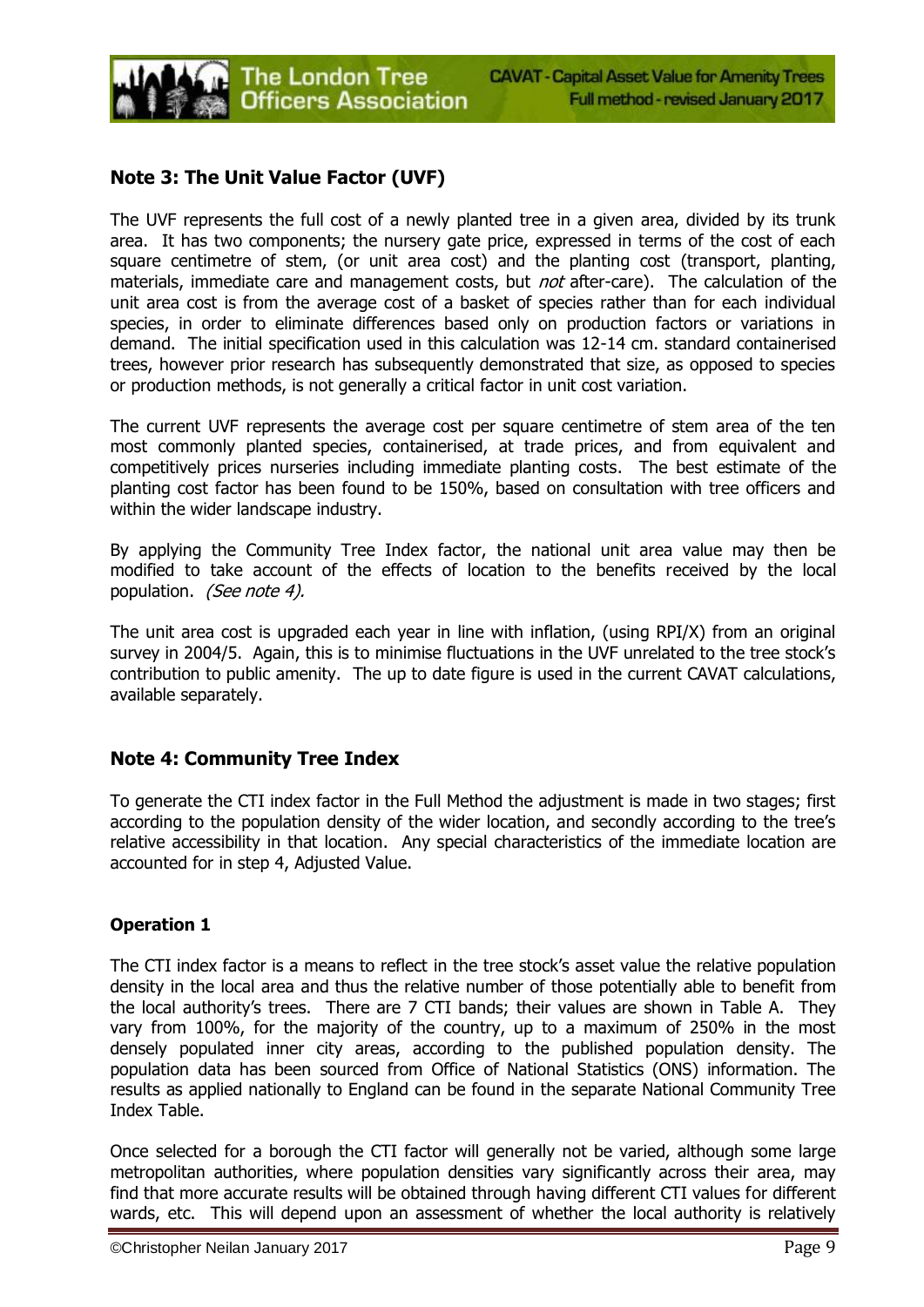

homogenous in character overall, or whether there are significant variations from ward to ward. Ward statistics are available from the Office for National Statistics, via the ONS website, [https://www.ons.co.uk/Default.asp.](https://www.ons.co.uk/Default.asp)

#### **Operation 2**

Having applied the factor for the general character of the area, the assessor then judges the relative accessibility of the tree within that area, and whether it is fully available to contribute to the public good. The potential CTI value after operation 1 may either be retained, by a score of 100%, or further reduced by 80%, 60% or 40%.

The key considerations under operation 2 are whether the tree is:

- 1. Fully accessible to the public i.e. within a public highway, public park, or woodland. For these locations the accessibility score remains 100%.
- 2. Wholly or partially accessible from public areas i.e. in a local authority owned location such as a school, local authority building or housing estate. For these locations the accessibility score would be reduced to 80% of its original value.
- 3. In an area of more restricted accessibility, including;
	- a. A less accessible publicly owned area i.e. a courtyard of a building,
	- b. In private land, where views are partially or wholly restrictedor sheltered housing unit or private land. For these locations the accessibility score maybe reduced to 40% or 60% of its original value.

A tree that is fully accessible and visible, in a prominent and well-used setting within the general area will score 100%; a tree not publicly accessible or visible will score 40% of its original value. A degree of judgement will be necessary to assess these scores.

#### **Note 5: Functionality**

The basis of CAVAT is that the cross sectional area of a tree's trunk is linked to overall crown size, in a healthy tree where growth has not be interrupted or compromised. The Functionality adjustment is necessary to reflect variations in crown completeness and condition, as against the crown that would be expected as the natural result of the trunk size. The Functionality adjustment is made irrespective of the cause of the difference. The assessor carefully estimates the adjustment so that the assessed functional value represents as realistically as possible the actual capacity of the tree to provide public amenity. The completeness of the crown is considered first, then the functional condition. For the Full method the estimate is made to the nearest 10%.

The two considerations for the Functionality adjustment are:

- 1) Crown completeness.
	- The value is reduced proportionately if:
	- The crown has been reduced by pruning and the tree has not fully recovered; or
	- the crown has been reduced by natural causes, e.g. storm damage or disease, and the tree has not fully recovered; or
	- the crown has failed to develop normally, e.g. because of root restriction, shading or grafting, and is smaller than would be expected from the stem size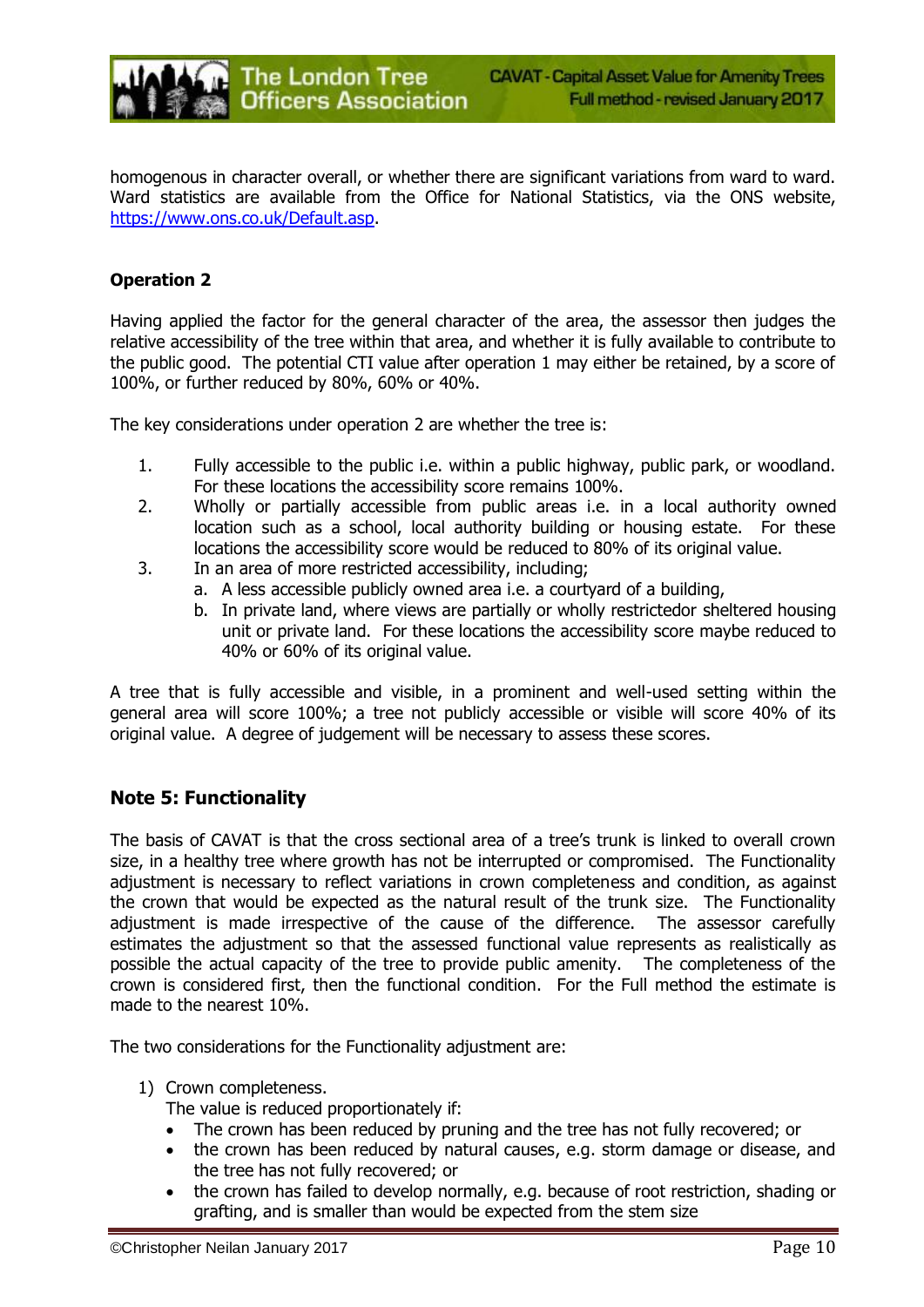• the crown is thin.

This is irrespective of the nature of the causative factors and whether they harm the tree's appearance.

2) Condition.

If the tree is in functionally poor condition, including disfigurement by disease obvious to the public, the value is reduced proportionately. Such conditions would include:

- Leaf or shoot disease:
- root disease, clearly affecting vitality;

**The London Tree** 

**Officers Association** 

- canker, or severe trunk lesions;
- fire damage.

No reduction is made at this stage for a condition, e.g. structural weakness, which does not affect the current functional status of the tree, providing that no immediate action (other than monitoring) is proposed. The value should be reduced proportionately where the assessor finds an immediate need to reduce the crown for arboricultural reasons, e.g. structural weakness, (i.e. as soon as practicably possible, and in no more than 1 year). Pests such as Horse Chestnut Scale, diseases such as bacterial wetwood, or physical conditions such as uneven form or wounding are not taken into account, unless they are sufficiently severe to adversely affect Functionality, by triggering crown reduction or by grossly affecting appearance etc.

A dead or effectively dead tree, or one requiring urgent removal, scores 0% value retained, and thus has a value of £0. Alternatively where crown reduction is proposed immediately, with the effect for example of allowing the tree to be retained rather than felled, the value may be recorded as if the tree had been pruned.

#### **Note 6: Amenity and Appropriateness**

#### 1. Amenity

The value may be increased to take account of species characteristics that increase benefit to the community. Special factor adjustment should be used sparingly; there may be up to a maximum of 4 special factors and a maximum adjustment of 40%; (generally 10% for each amenity factor, other than Veteran/Ancient Trees, for which 30%). For example:

Townscape and visual importance:

- integral part of a designed landscape, including avenues or designed park or garden;
- contribution to the setting of an important place or building;
- in a school, or by its entrance;
- in a particularly prominent location, e.g. a town centre, or at the entrance of a major public building, etc; or
- part of a wider grouping giving character to the area, e.g. long-maintained street pollards.

National or Local designations or connections:

- in a Conservation Area, where the presence of trees has contributed to the designation;
- a locally designated tree, e.g. Landmark or Favourite Trees;
- a commemorative or memorial tree; or
- a tree known to be planted by a notable person.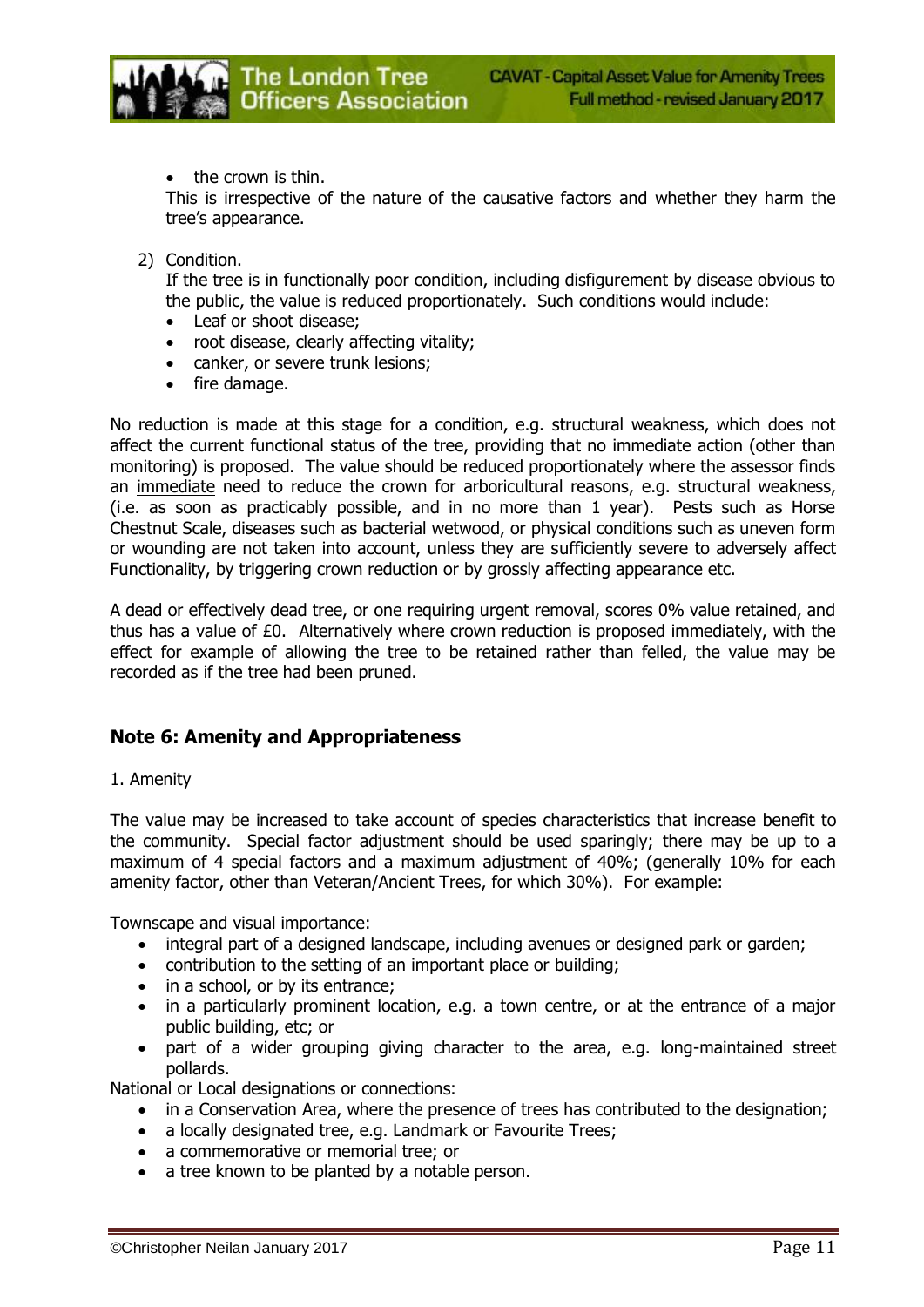Species characteristics:

- rare or unusual species; or
- attractive visual characteristics, e.g. notably attractive form, showy flowers, variegated foliage, attractive bark, etc. (N.B. count as 10% each, up to 20%); or

Nature Conservation

- particular wildlife importance, e.g. a bat roost, heronry, etc;
- designated species in local BAP (Biodiversity Action Plan); or
- a Veteran/Ancient Tree. (N.B. counts as 30% by itself).

The London Tree

**Officers Association** 

#### 2. Appropriateness to the Location

Conversely, the value may be reduced to take account of species characteristics that reduce the overall benefit to the community, being seriously inappropriate for the location, causing a problem or hazard and not effectively controlled by management. As for amenity factors reduction would normally be by 10% each, and to a maximum of 40% if the species has inappropriate species characteristics for the location causing obstruction or inconvenience, for example:

- a weeping or low spreading habit in a narrow footpath;
- obstruction, e.g. vigorous spiny suckers across a footway;
- major surface roots damaging the footpath:
- large, squashy fruit in hard surfaced area;
- honeydew drip e.g. in a dedicated car park or playground:
- a pronounced lean, causing a potential obstruction;
- detracts visually from its context, for example, a visually intrusive species in an otherwise consistent avenue, or an exotic species in a setting of native trees.

#### **Note 7: Life Expectancy Adjustment**

Trees assessed to have a life expectancy greater than 80 years retain 100% of their adjusted value; those with a life expectancy less than 80 years lose part of their Adjusted Value. Those with less than 5 years lose 90%. A judgement that the subject tree may not safely be retained reduces its value to zero.

As generally in CAVAT, the banding approach is used, for robustness and to reflect some of the practical difficulties of estimating age accurately. The weighting given to the bands is derived from an exponential curve, calculated on the basis that at less than 80 years life expectancy value is initially lost only slowly, but that towards the end of a tree's life the decline in value becomes increasingly swift. (See Table B). Eighty years is chosen as representing in round figures the current length of human life expectancy in the UK. The principles to be followed in assessing life expectancy are those of general arboricultural best practice.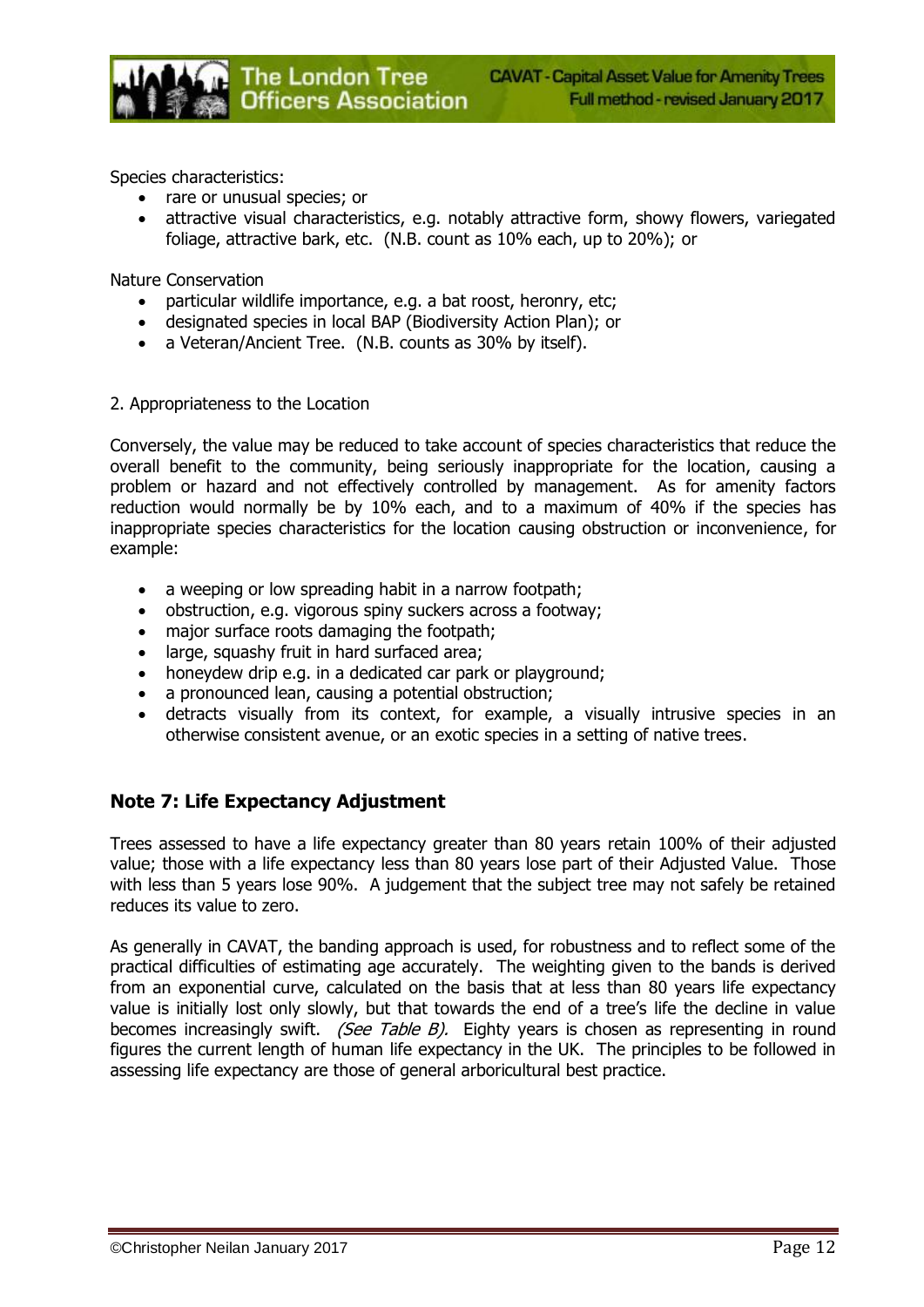

# **Tables**

#### **Table A: CTI Factors**

| <b>Population Density / Ha   CTI Factor %</b> |     | <b>CTI Band</b> |
|-----------------------------------------------|-----|-----------------|
| $20$                                          | 100 |                 |
| $20 - 39$                                     | 125 |                 |
| $40 - 59$                                     | 150 |                 |
| $60 - 79$                                     | 175 |                 |
| $80 - 99$                                     | 200 |                 |
| $100 - 119$                                   | 225 | 6               |
| < 119                                         | 250 |                 |

### **Table B: Life Expectancy Adjustment**

| <b>Life Expectancy (Years)</b> | % Value Retained |
|--------------------------------|------------------|
| $80 +$                         | 100              |
| $40 - 80$                      | 95               |
| $20 - 40$                      |                  |
| $10 - 20$                      | 55               |
| $5 - 10$                       |                  |
| -5                             |                  |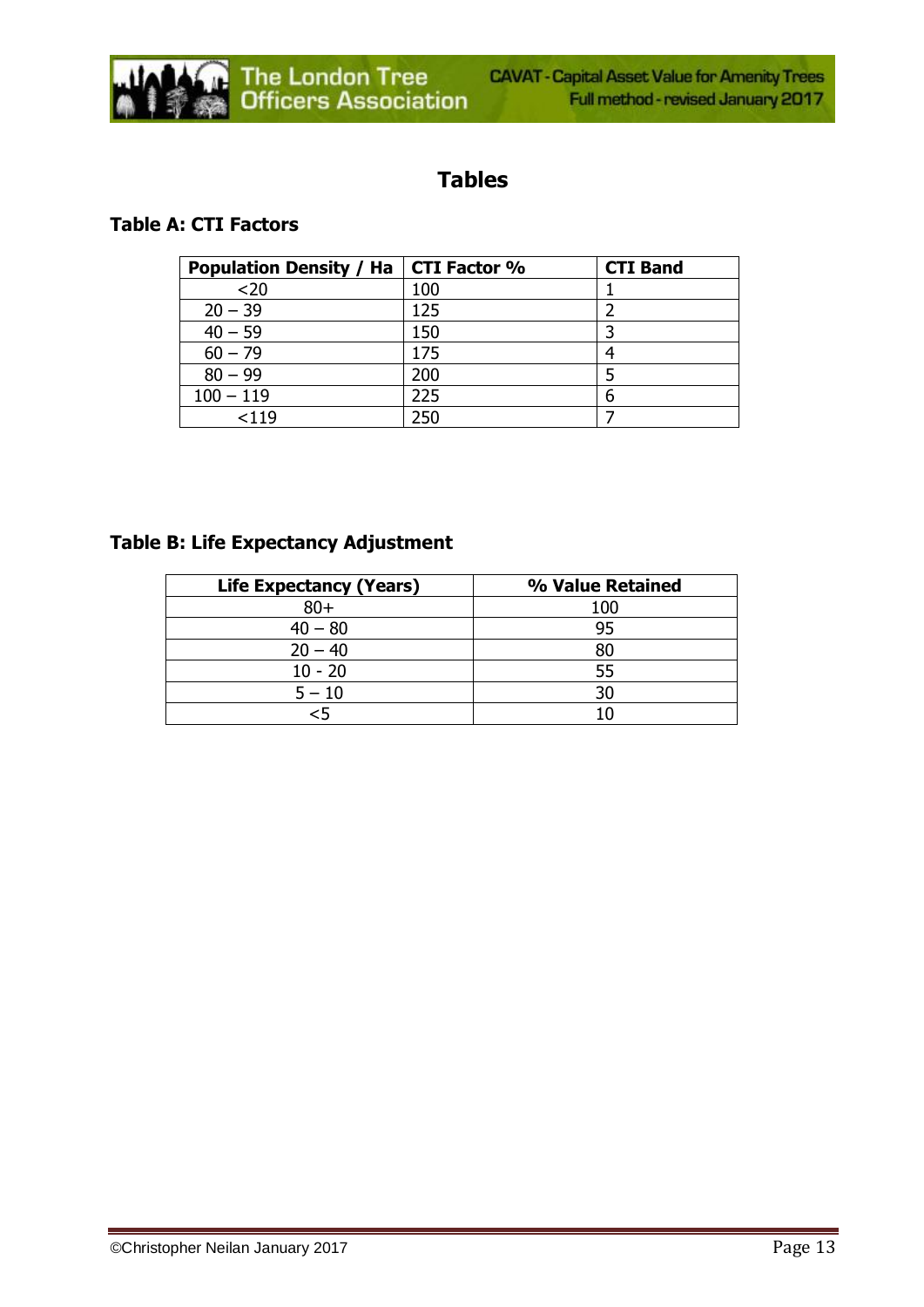# **Acknowledgements and Biographical note**

**The London Tree** 

**Officers Association** 

The author acknowledges with gratitude the support of too many to mention here, throughout the development of CAVAT. He offers thanks in particular to past and present colleagues in Epping, including Russell Horsey, for his invaluable continuing advice, Tracy Clarke for her trial survey in Theydon Bois, and especially to Alexandra Sleet, for her work on the CAVAT spreadsheet; to the LTOA review group, for their invaluable work validating CAVAT and to past and present members of the CAVAT executive, including Jake Tibbetts, Ryan Nixon, Dave Lofthouse, Paul Maher, Matthew Searle, Ian McDermott and Andy Allison. Thanks are also owed to Becky Hesch for her continuing assistance and to John Stokes, Scott Cullen and Jeremy Barrell among others for their kind advice. Any deficiencies of course remain the author's own.

His thanks are also due to the several nurseries that assisted with information for the author's original research on unit costs, and to Mike Glover and Keith Sacre of Barchams, for their contributions to the work of the LTOA user group and for their encouragement. The author also gratefully acknowledges the work of Jeremy Barrell on SULE, the pioneering work over many years by Rodney Helliwell on the assessment of the monetary value of trees in the UK, and that of Scott Cullen in the USA.

Special mention must finally be made of Jim Smith, London Trees and Woodlands Framework Manager, for his invaluable support, advice and advocacy, and to Andy Tipping, for having sufficient faith in CAVAT to put it into practice in Barnet, for his consistent championing of the project, and amongst many contributions for advocating the inclusion of population density as an improvement to the method, and for suggesting the means to do so.

#### **The Author**

Since 1989 the author has been employed by Epping Forest District Council, in the Forward Planning and Development Management teams. He now works there part time, as Principal Officer- Green Infrastructure, Trees & Landscape Strategy. His main responsibility is to develop a Trees and GI Framework to guide development of a new, community based tree strategy for the district, linked to the councils emerging Infrastructure Plan. He has previously worked in both public and private sectors. He is now a professional member of the Institute of Chartered Foresters.

A qualified and registered teacher he entered arboriculture in 1979, as trainee apprentice tree climber for RP Denton & Co; a Colchester based firm. After a rocky start Paul Denton trusted him sufficiently to fund day release City & Guilds training at Capel Manor College. He became lead tree climber, with responsibility for all site works. At that time the firm was accepted onto the Arboricultural Association's list of approved contractors. As a result he holds City and Guilds practical qualifications, including the Certificate in Arboriculture in addition to his M.A. from the University of Cambridge, where he had studied English Literature, matriculating in 1970. On leaving RP Denton in 1984 he joined Slough BC, as charge-hand of the tree team, where he self- tutored for the Professional Diploma, passing the practical part at the second attempt. He then worked as assistant County Tree officer for Essex CC, where he supervised collection of data for an early, county wide computerized tree inventory